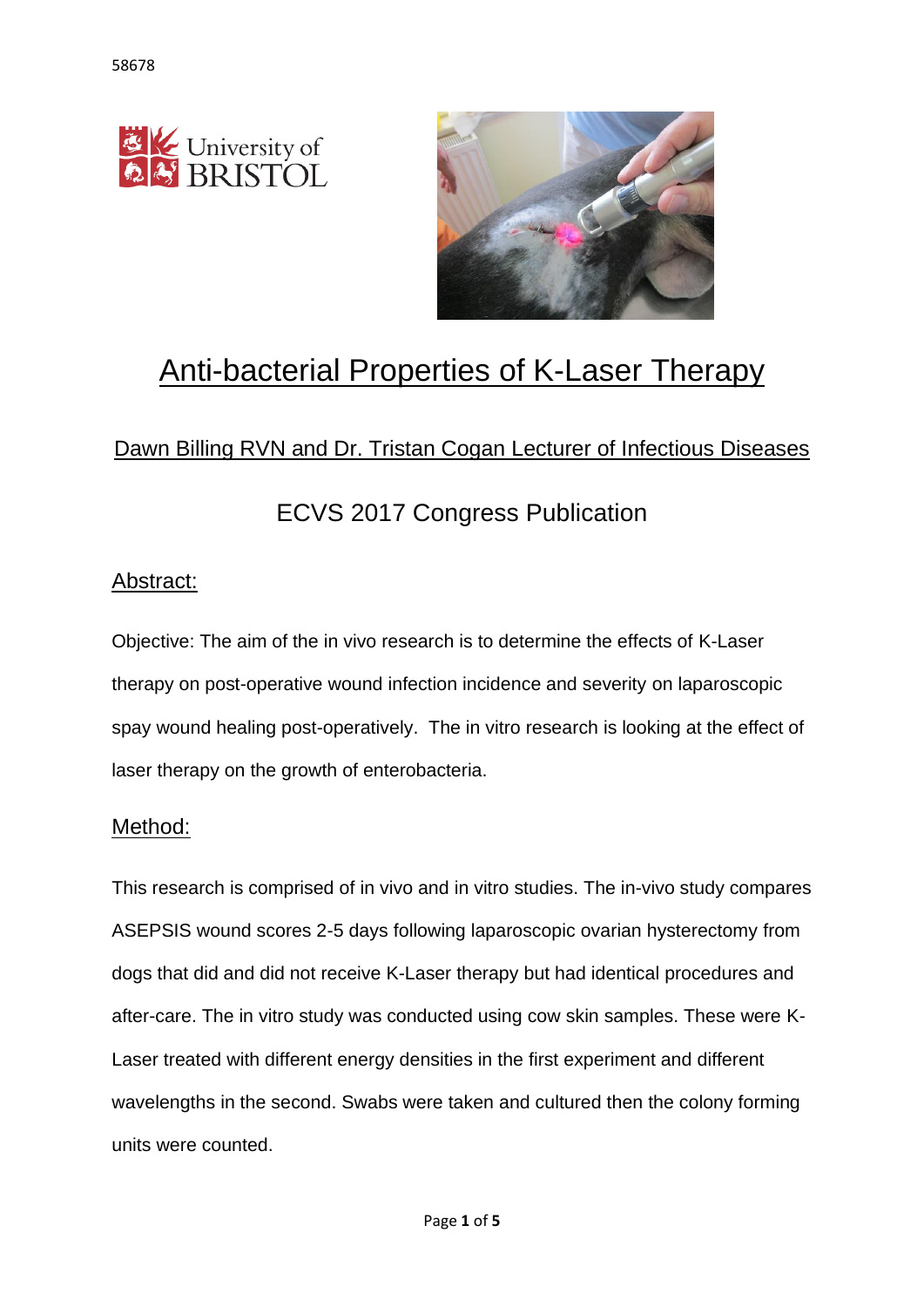#### Laser Therapy Introduction

Laser Therapy is a technique in which monochromatic usually red, infra-red or near infrared light is applied to an area of tissue to aid tissue healing (photobiostimulation) and to provide analgesia. It used in both the medical and veterinary professions often as part of physiotherapy regimes. Its benefits to wound healing are fairly well documented and effects include downregulation of inflammatory cytokines and increased angiogenesis.

Its effects on pathogens are however poorly understood. With increasing antimicrobial resistance new innovative methods of treating and preventing infections are required. The effects of laser therapy on bacteria may have implications for its use on infected wounds and to prevent wound infections. The aim of this research is to determine the effects of K-Laser therapy on bacterial survival and if post-operative infection rate and severity is reduced by using laser therapy post-operatively.

One of the problems with research into laser therapy is that there are many different methods of producing laser light with different wavelength and power outcomes. Different devices use different chemicals to produce the required photons. This results in the production of light at different wavelengths and varying levels of power. The effects of laser therapy depend on the wavelength, energy density, power and frequency of laser energy applied to the tissue. For this project a diode galliumaluminium- arsenide (GaAlAs) diode laser with four beams of different wavelengths (660nm, 800nm, 905nm and 970nm) is used. All four wavelengths can be used simultaneously or individually. It can be used in continuous or pulsed mode from 0.1W to a maximum power of 15W in continuous mode or 20W in pulsed mode (trademark K-LaserTM).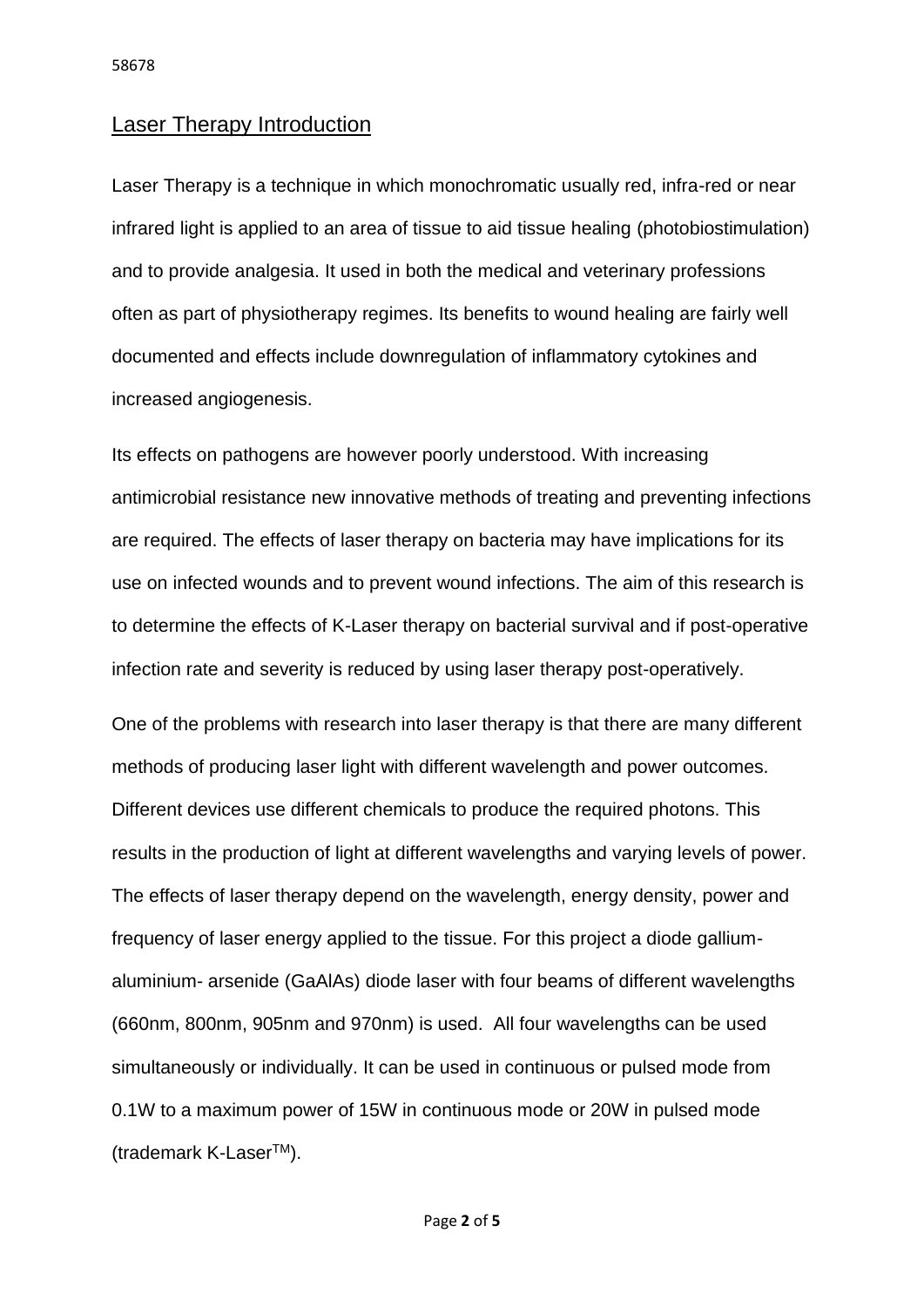# Results:

In vivo study: The results showed a significant increase in mean ASEPSIS score in

the group that did not receive laser therapy compared to the K-Laser group.



**The effect of using laser therapy on ASEPSIS wound score following laproscopic ovarian hysterectomy**

Figure 1. Shows the significant reduction in Wound ASPESIS score compared to standard wound treatment in post-operative laparoscopic spay wounds

In vitro study: Results showed that an energy density of 20J/cm<sup>2</sup> significantly reduced the CFU count of enterobacteria compared to  $0J/cm<sup>2</sup>$  and  $7J/cm<sup>2</sup>$ , using 1W power and wavelengths 660nm, 800nm, 905nm and 970nm. The second experiment showed that when wavelengths 660nm, 800nm or 905nm are switched off a significant increase in CFU count using 1W power and 20J/cm<sup>2</sup> occurred.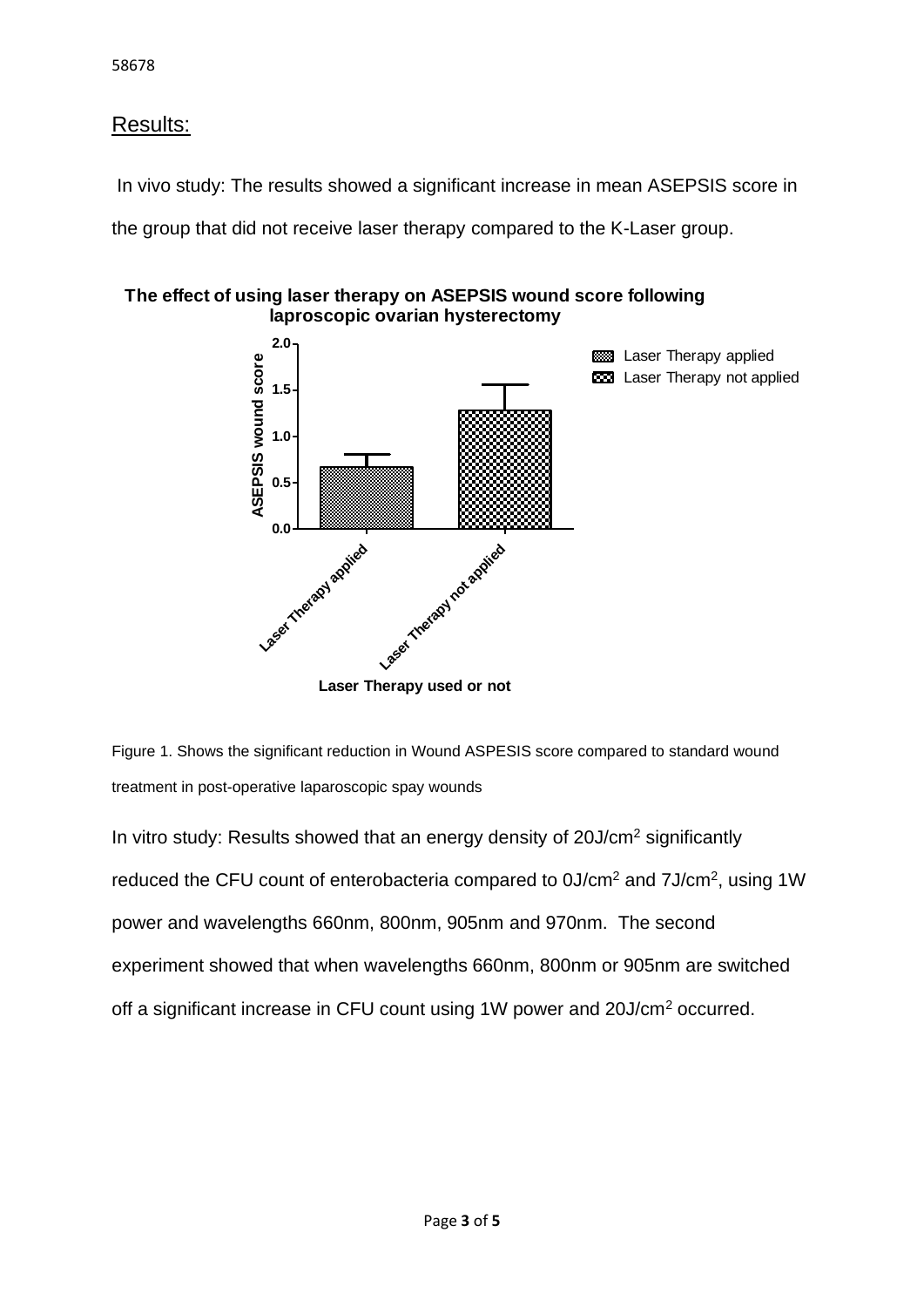

# **The effect of changing energy density on enterobacteria**

Figure 2. Reduction to zero infectious pathogens occurred when using 1.2W, 104J, four therapy wavelengths in the K-Laser protocol compared to lower power settings.

# **The effect of removing wavelengh 660nm on enterobacteria**



Figure 3. Shows the effect of removal of the 660nm 120mW red laser beam and the concurrent increase in infectious pathogens on a log scale.

### Conclusion: